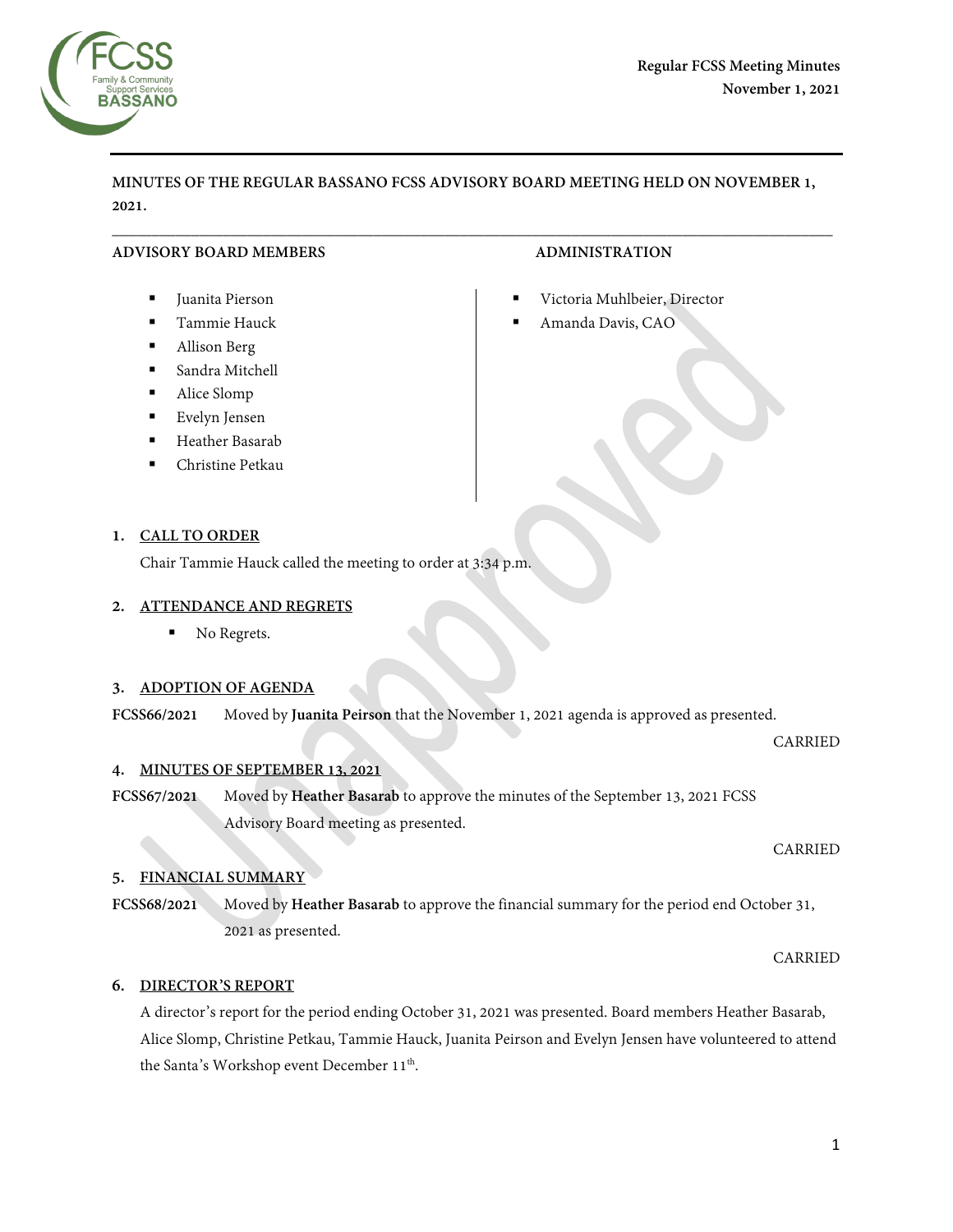

| FCSS69/2021 | Moved by Heather Basarab that the FCSS Board of Directors repost the Youth on Board            |                |
|-------------|------------------------------------------------------------------------------------------------|----------------|
|             | volunteer opportunities in January 2022 pending FCSS director availability.                    |                |
|             |                                                                                                | <b>CARRIED</b> |
| FCSS70/2021 | Moved by Alice Slomp that the FCSS Board of Directors rents and decorates a campground stall   |                |
|             | for the Bassano Light up the Lights event.                                                     |                |
|             |                                                                                                | <b>CARRIED</b> |
| FCSS71/2021 | Moved by Juanita Peirson that the FCSS Board of Directors tentatively commits to hosting a     |                |
|             | community registration night in March 2022 and August 2022 pending Director availability.      |                |
|             |                                                                                                | <b>CARRIED</b> |
| FCSS72/2021 | Moved by Christine Petkau that the director's report for the period ending October 31, 2021 is |                |
|             | approved as presented and discussed as attached to and forming part of these minutes.          |                |
|             |                                                                                                | <b>CARRIED</b> |

# **7. CAO REPORT**

**FCSS73/2021** Moved by **Evelyn Jensen** that the CAO report for the period ending October 31, 2021 is approved as presented and discussed as attached to and forming part of these minutes.

#### CARRIED

## **8. UNFINISHED BUSINESS**

## **Request for Decision – 2022 Day Planner Order**

A request for decision outlining options for ordering yearly day planners for distribution in the community.

**FCSS74/2021** Moved by **Christine Petkau** that the FCSS Board of Directors opts to forgo the ordering of day planners for the 2022 calendar year due to budget restraints.

CARRIED

# **9. NEW BUSINESS**

## **9.1 2022 FCSS Budget Draft**

A request for decision outlining options for the 2022 FCSS Budget structure.

**FCSS75/2021** Moved by **Evelyn Jensen** that the FCSS Board of Directors drafts a letter requesting additional funds from Bassano Town Council to support keeping the position of FCSS Director full time. Allison Berg, Tammie Hauck and Heather Basarab volunteer to sit on the Letter Writing Ad Hoc Committee.

## CARRIED

## **10. CORRESPONDENCE**

■ None for current